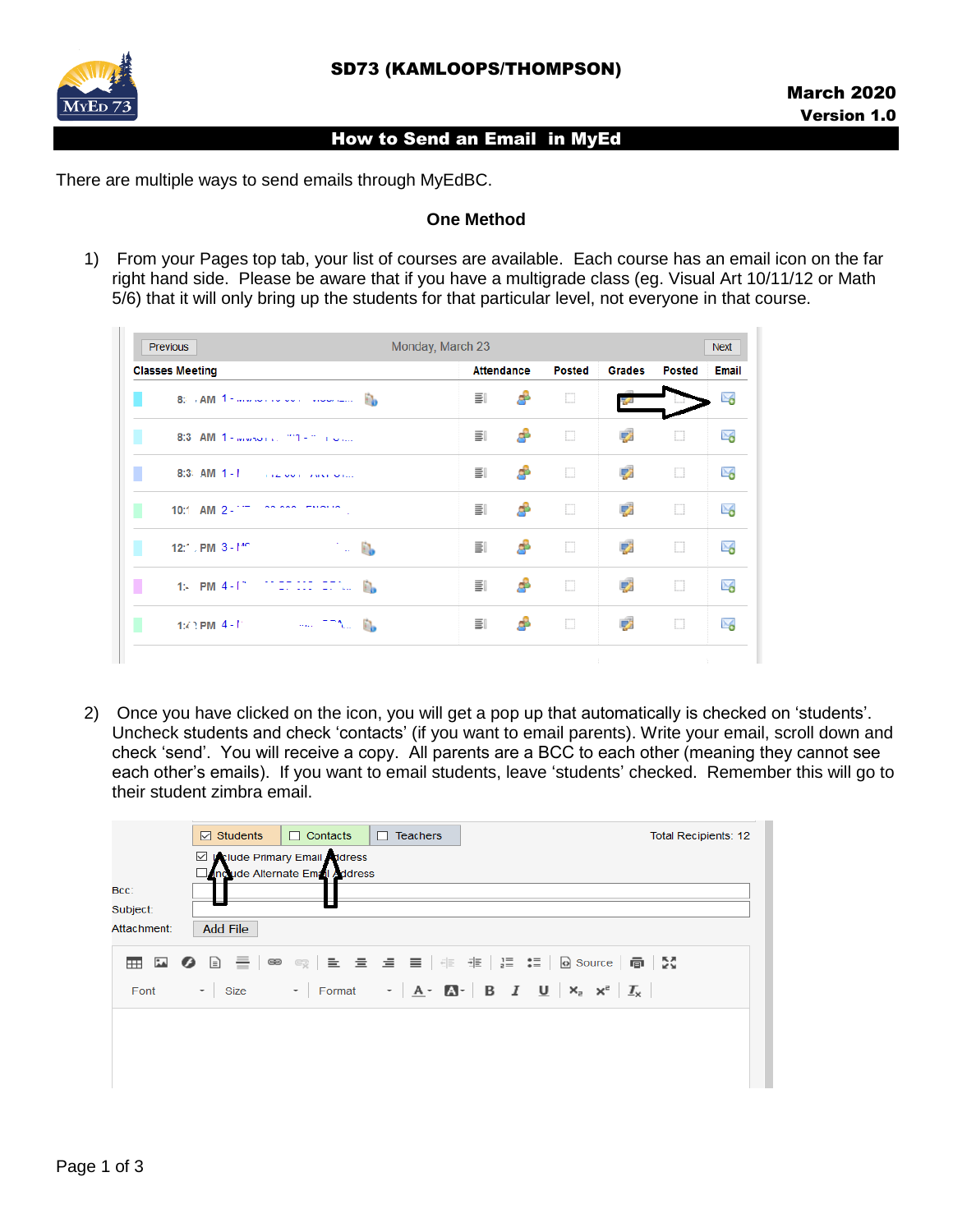

### How to Send an Email in MyEd

### **Another Method**



1) Student top tab – From there you have a few options. Use your filter icon to choose a group of students OR you can choose a single student (or a small group of students) by putting a checkmark next to their name and going to 'options' and 'show selected.

|    | Options v            |                     | Reports $\blacktriangledown$ |                | Help $\blacktriangledown$ | Search on Nan                              |
|----|----------------------|---------------------|------------------------------|----------------|---------------------------|--------------------------------------------|
|    |                      | Send Email<br>Query |                              | iha<br>Pupil # | ⋗<br><b>UsualLast</b>     | <b>Usual</b>                               |
|    |                      | Snapshots           |                              |                |                           |                                            |
|    | <b>Show Selected</b> |                     |                              |                | choose after              | $\epsilon_{\rm max}$<br>selecting students |
|    | <b>Omit Selected</b> |                     | īυ.                          | $\mathbf{A}$   | £ ÷ i                     |                                            |
|    |                      |                     |                              | l i Gy         |                           |                                            |
|    | ☑                    |                     |                              |                |                           |                                            |
|    | ☑                    |                     |                              |                | 4 students                |                                            |
|    | ⊵                    |                     |                              |                | checkmarked               |                                            |
|    | ☑                    |                     |                              |                | ಶ                         |                                            |
| 2) |                      |                     |                              |                |                           |                                            |

- Whoever is showing on your screen is who will receive the email… Always double check to make sure that you have the correct students only showing on your screen.
- 3) To send the email, click on 'Options' and 'Send email'. You will need to deselect 'students' and select 'contacts'. All parents are a BCC to each other – they cannot see each other's email addresses. To bring back all your students again, use your filter icon and choose either 'students in my classes' or 'students in my homerooms'.